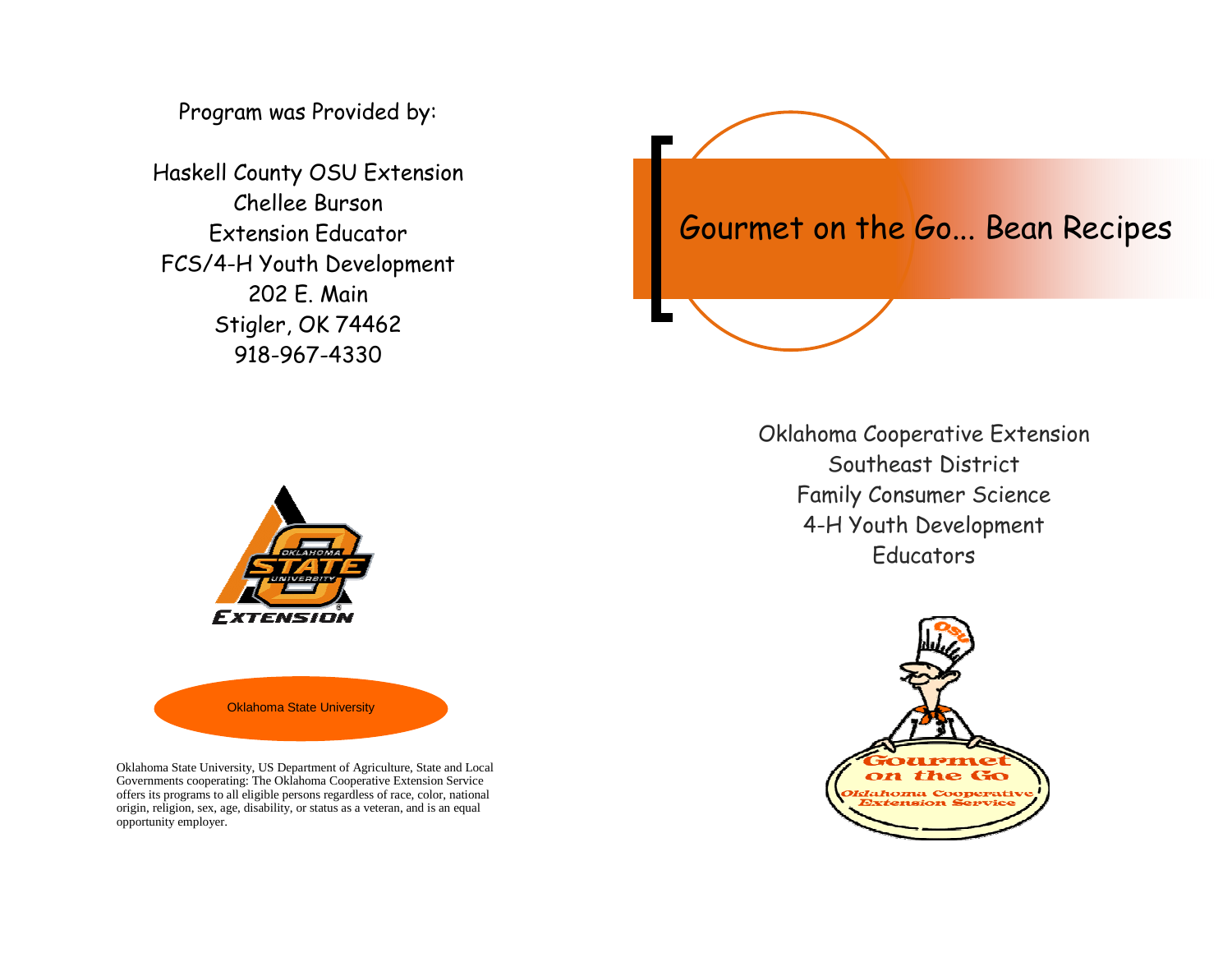# Black Bean Lasagna

#### INGREDIENTS:

 15 oz. can black beans, drained and rinsed 26 oz. can crushed tomatoes, un-drained 2 onions, chopped 2 cloves garlic, minced 1 green bell pepper, chopped 1-1/2 cups salsa 2 tsp. chili powder 1/2 tsp. cumin 2 cups ricotta cheese 1 egg, beaten 1/2 cup grated Parmesan cheese 10 uncooked lasagna noodles 2 cups shredded Colby Jack cheese 1/4 cup grated Parmesan cheese

#### PREPARATION:

 In large bowl, combine drained beans, tomatoes, onions, garlic, bell pepper, salsa, chili powder, and cumin and mix well. In small bowl, combine ricotta cheese, egg, and 1/2 cup Parmesan cheese and beat until combined.

Preheat oven to 350 degrees F. Spread 1 cup of the tomato and bean mixture in the bottom of a 13x9" glass baking dish. Top with half of the noodles, overlapping slightly and breaking noodles as necessary to fit. Top with half of remaining tomato mixture. Spoon ricotta mixture over the top, spreading carefully. Sprinkle with 1/2 cup Colby jack cheese. Layer remaining noodles and tomato mixture over the casserole. Top with remaining Colby jack cheese and 1/4 cup Parmesan cheese. Spray sheet of foil with cooking spray, and cover baking dish tightly with foil, sprayed side down.

Bake at 350 degrees for 50-65 minutes or until noodles are tender. Uncover and bake 10 minutes longer, until casserole is bubbling and cheese begins to brown. Let stand 15 minutes before serving. 10 servings

Nutritional Information: Calories 620, calories from fat 16%, total fat 11g, saturated fat 6g, cholesterol 51mg, carbohydrates 100g, fiber 11g, protein 30g, sodium 349mg, potassium 1134 mg, calcium 278 mg.

# Louisiana Chicken and Pasta

#### INGREDIENTS:

 8 oz. (2 cups) uncooked gemelli (pasta twists) 4 slices bacon, cut into 1/2-inch pieces 2 boneless skinless chicken breast halves, cut into 1/2-inch pieces 1 cup diced green bell pepper 1 medium onion, finely chopped (1/2cup) 1 (15-oz.) can black-eyed peas or garbanzo beans, drained 1/2 cup chicken broth 2 tablespoons Worcestershire sauce 1/2 teaspoon garlic-pepper blend 1/2 teaspoon dried thyme leaves 1/8 teaspoon ground red pepper (cayenne) 2 tablespoons chopped fresh parsley, if desired

### PREPARATION:

Cook gemelli to desired doneness as directed on package. Drain; cover to keep warm.

Meanwhile, cook bacon in large skillet over medium heat until crisp. Add chicken, bell pepper and onion; cook 4 to 6 minutes or until chicken is browned, stirring occasionally.

Add all remaining ingredients except parsley; mix well. Reduce heat to medium-low; cover and cook until chicken is no longer pink in center, stirring occasionally. Stir in gemelli; cook and stir until thoroughly heated. Sprinkle with parsley.

Servings: 5 (1 1/2-cup)

Nutritional Information: Calories 360, Calories from fat 55, Total fat 6g, Saturated 2g, Cholesterol 35mg, Sodium 620mg, Total Carbohydrate 58g, dietary fiber 8g, sugars 5g, protein 26g. % Daily Value: Vitamin A 6%, Vitamin C 26%, Calcium 4%, Iron 28% Exchanges: 4 starch, 2 very lean meat, 1 fat

Carbohydrate choices: 4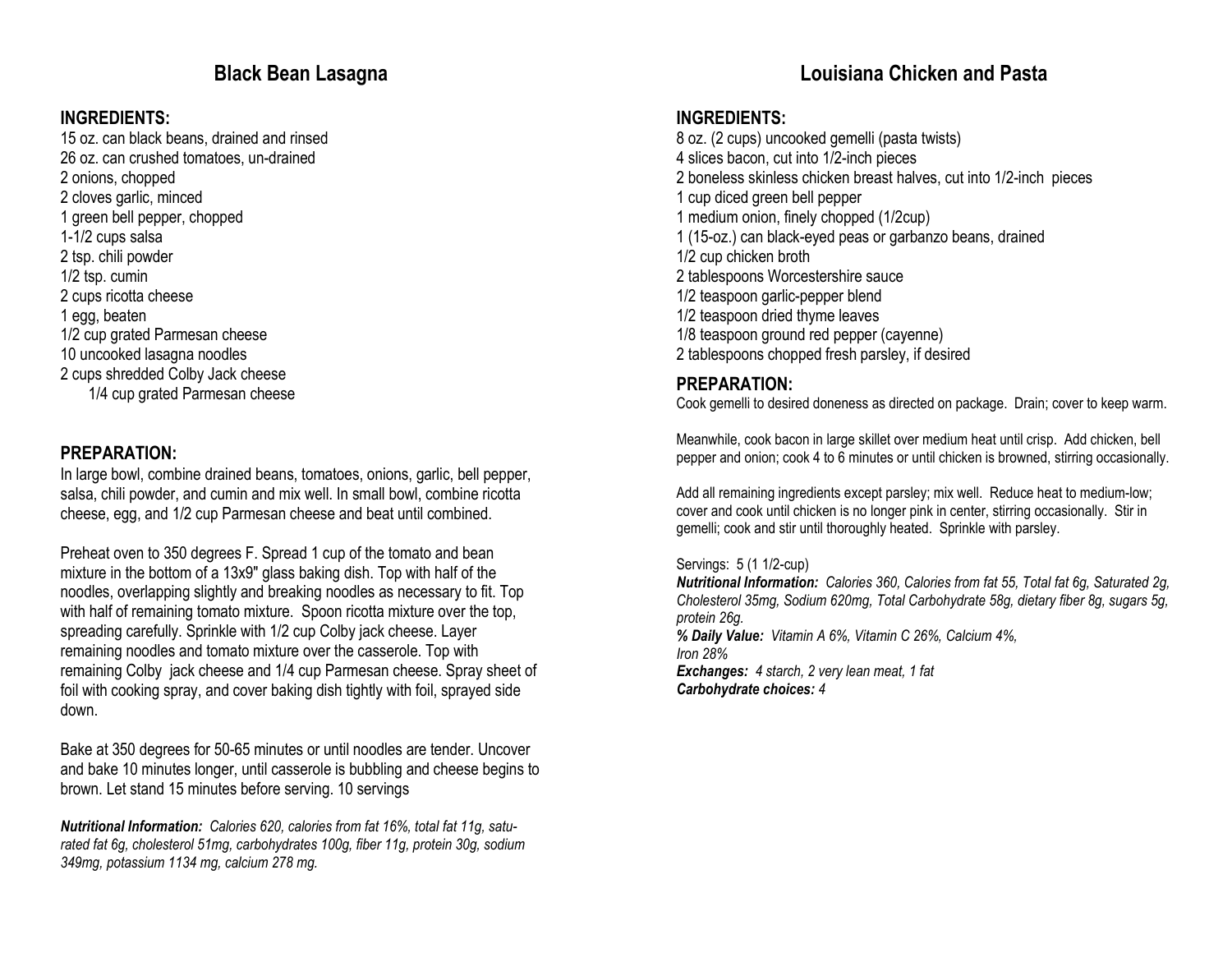# Cincinnati Chili

## INGREDIENTS:

 10 ounces uncooked spaghetti 1 tablespoon vegetable oil 1 pound ground turkey breast 1 medium onion, chopped (1/2 cup) 1 clove garlic, finely chopped 1 jar (26 to 28 ounces) chunky vegetable-style tomato pasta sauce 1 can (15 to 16 ounces) kidney beans, rinsed and drained 2 tablespoons chili powder 1/2 cup shredded Cheddar cheese (2 ounces), if desired 3 medium green onions, sliced, if desired

### PREPARATION:

Cook and drain spaghetti as directed on package.

 Heat oil in 10-inch skillet over medium heat. Cook turkey, chopped onion and garlic in oil 5 to 6 minutes, stirring occasionally, until turkey is no longer pink.

 Stir in pasta sauce, beans and chili powder; reduce heat. Simmer uncovered 10 minutes, stirring occasionally. Serve sauce over spaghetti. Sprinkle with cheese and green onions. 6 servings.

**Nutritional Information:** Calories 495 (Calories from fat 80); Fat 9g (saturated 1 g); Cholesterol 50mg; Sodium 840mg; Carbohydrate 80g (dietary fiber 9g); protein 32g % Daily Value: Vitamin A 34%; Vitamin C 18%; calcium 8%; Iron 34% Diet Exchanges: 5 starch, 2 lean meat

# Tortellini Bean Salad

### INGREDIENTS:

9 oz. pkg. refrigerated cheese tortellini 1 cup broccoli florets 15 oz. can kidney beans, rinsed and drained 1 cup cubed cooked ham 1 cup shredded carrot 1/2 cup sliced black olives 1/2 cup Italian salad dressing

## PREPARATION:

 Cook tortellini as directed on package, adding broccoli to the boiling water; drain and combine with remaining ingredients. Stir gently to combine. Cover salad and refrigerate 1-2 hours before serving. 4 servings

Nutritional Information: Calories 765, calories from fat 27.9%, total fat 24g, saturated fat 5g, cholesterol 63mg, carbohydrates 98mg, fiber 30g, protein 42g, sodium 1109mg, potassium 1776mg, Calcium 262mg

# Three Bean Bacon Salad Medley

## INGREDIENTS:

1 quart deli three bean salad OR 3 cans three bean salad

2 Tbsp. brown sugar

8 slices bacon, cooked crisp and crumbled

# PREPARATION:

Combine salad and brown sugar in heavy saucepan over medium heat. Cook, stirring frequently, until sugar is dissolved. Sprinkle with bacon and serve. 8 servings

Nutritional Information: Calories 45, calories from fat 62.7%, total fat 3g, saturated fat 1g, cholesterol 5mg,carbohydrates 2g, fiber 0g, protein 2g, sodium 102mg, potassium 39mg, calcium 3mg.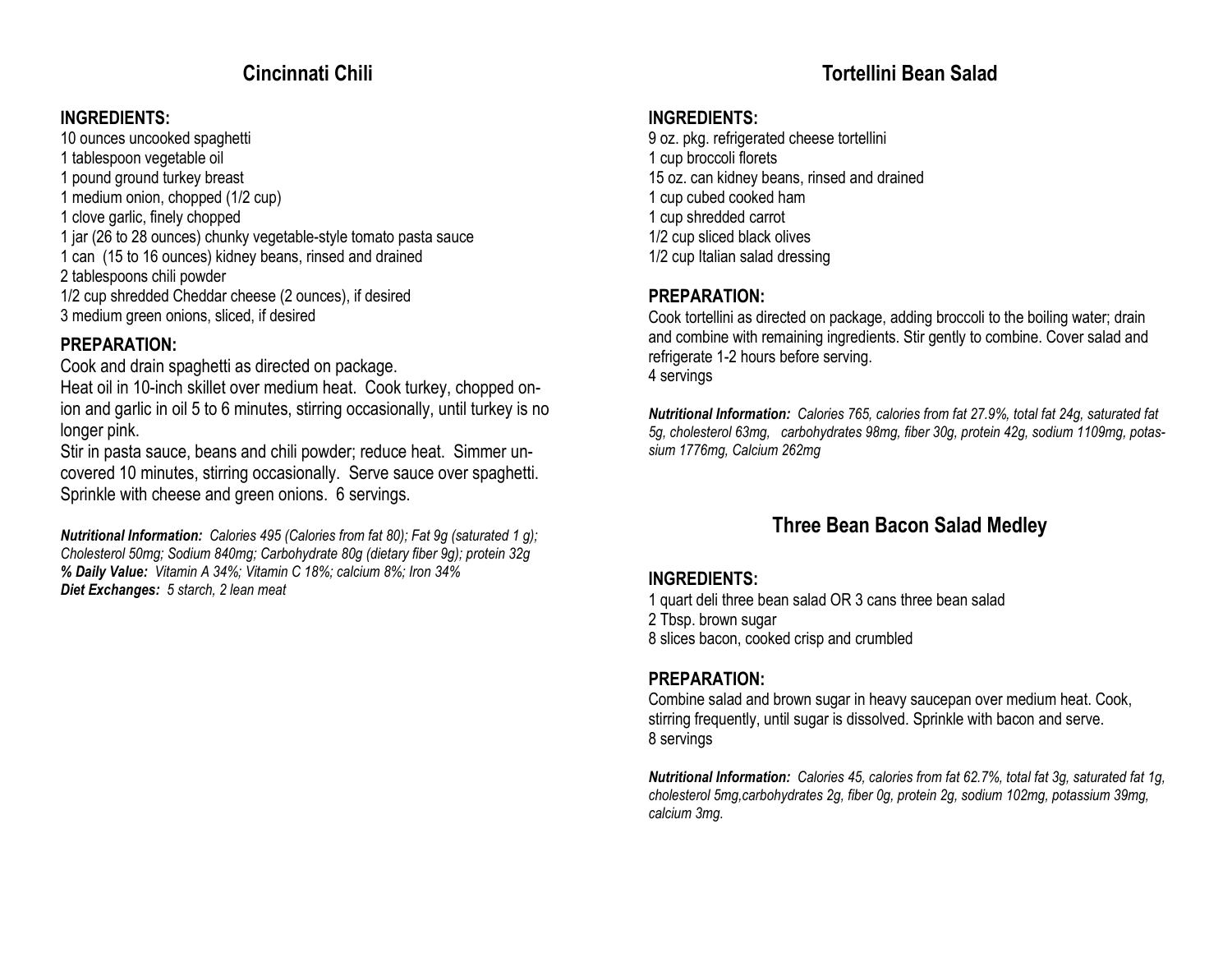# Quick Black Bean Soup

### INGREDIENTS:

1 Tbsp. olive oil 1 onion, chopped 2 (15 oz.) cans black beans, rinsed and drained 14 oz. can chicken broth 15 oz. can corn, drained 14 oz. can diced tomatoes with herbs 2 bay leaves 1/2 tsp. dried thyme leaves 1/2 tsp. dried basil leaves 1 tsp. balsamic vinegar 1/2 tsp. cumin

#### PREPARATION:

 Cook onion in oil in a large soup pot. Open one can of beans, mash the beans using a fork, and scoop out of the can into the pot, along with the can of whole beans, drained corn, chicken broth, and tomatoes. Stir in seasonings. Cover pot and bring to a boil. Reduce heat to low and simmer the soup for 8-10 minutes, stirring frequently. Remove bay leaves and serve. Serves 4-6

Nutritional Information: Calories 90, calories from fat 42.2%, total fat 4g, saturated fat 1g, cholesterol 0mg, carbohydrate 10g, fiber 2g, protein 4g, sodium 323mg, potassium 238mg, calcium 13mg

# Miami Black Bean and Corn Salad

## INGREDIENTS:

#### SALAD:

 2 large ears corn, husks removed 1 (15-oz.) can black beans, drained, rinsed 1/2 cup finely chopped red bell pepper 1/2 cup finely chopped red onion 1/4 cup chopped fresh cilantro 1 ripe avocado 8 lettuce leaves

#### DRESSING:

1 orange 1 lime 1/4 cup oil 1/2 teaspoon hot pepper sauce 1/2 teaspoon salt

### PREPARATION:

 Bring 2 quarts (8 cups) water to a boil in large saucepan over high heat. Add corn; cook 5 minutes. Drain; rinse with cold water to stop cooking. Cut kernels from ears of corn; place in medium bowl. Add beans, bell pepper, onion and cilantro.

Grate peel from orange and lime; place peel in small nonmetal bowl. Squeeze juice from orange and lime; add to bowl. Add oil, hot pepper sauce and salt; stir to combine. Add to black bean mixture; mix well. Refrigerate at least 30 minutes before serving.

Just before serving, peel, pit and dice avocado. Add avocado to salad mixture; stir gently to combine. Serve on lettuce-lined plates.

#### 8 (1/2-cup) servings

Nutritional Information: 200 calories, 11g total fat, 2g saturated fat, 0mg cholesterol, 20g carbohydrates, 6g dietary fiber, 4g sugars, 5g protein, 250mg sodium. Dietary Exchanges: 1 1/2 Starch, 2 Fat or 1 1/2 Carbohydrate, 2 Fat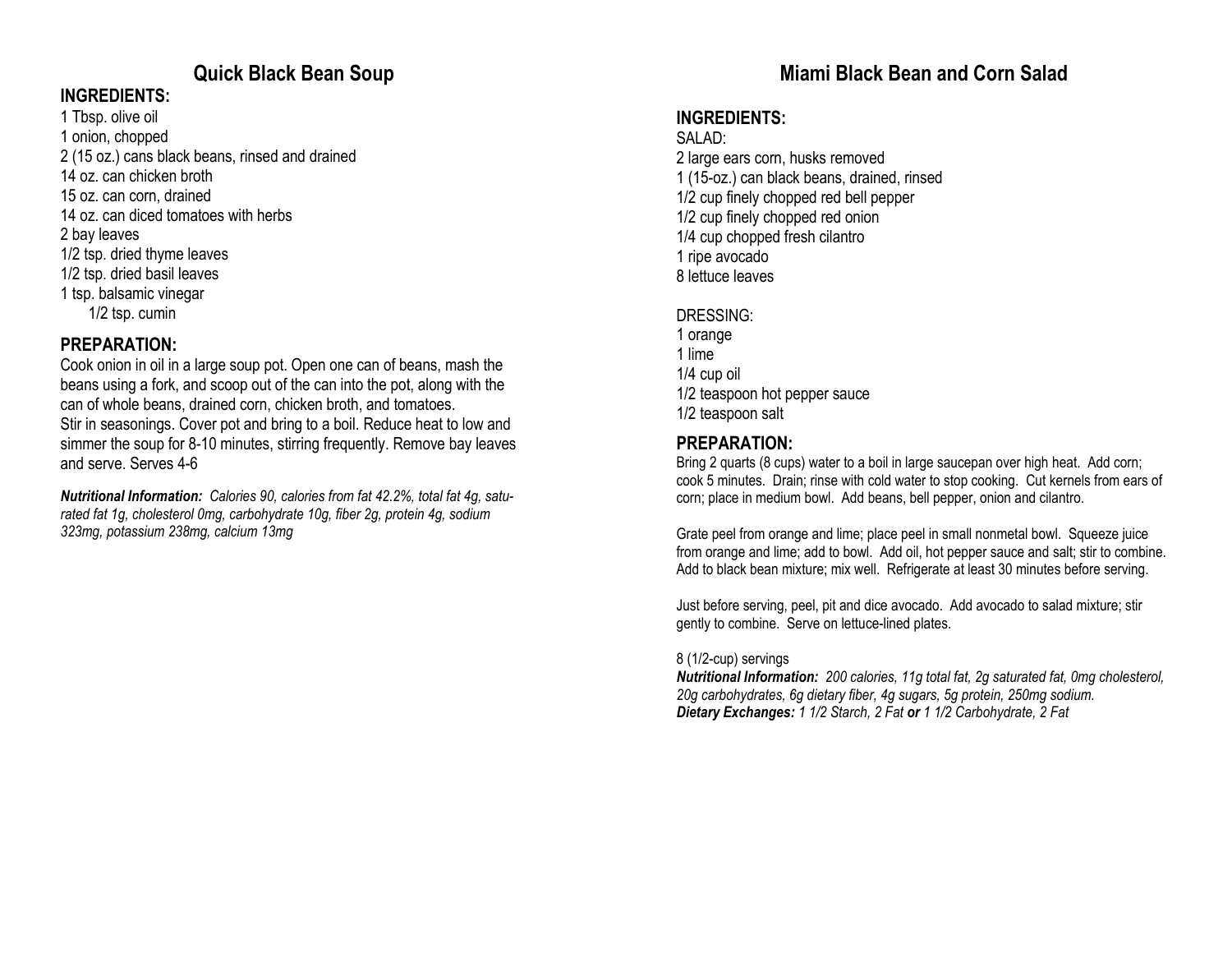# Rice and Bean Roll-Ups

## INGREDIENTS:

- 1 1/2 cups thick-and-chunky salsa
- 1 cup cooked rice
- 2 medium roma (plum) tomatoes, chopped
- 1 small bell pepper, cut into 1/2-inch pieces
- 1 can (15 ounces) whole kernel corn, drained
- 6 garden spinach and herb-flavor flour tortillas (8 inches in diameter)
- 1 cup shredded Mexican 4-cheese blend (4 ounces)

## PREPARATION:

 Heat oven to 350 degrees. Spread 1/2 cup of the salsa in ungreased rectangular baking dish, 13x9x2 inches.

Mix rice, tomatoes, bell pepper, beans and corn. Spread about 1 cup rice mixture on each tortilla. Place seam sides down on salsa in baking dish. Spoon remaining 1 cup salsa over tortillas. Sprinkle with cheese.

Cover and bake 30-35 minutes or until heated through and cheese is melted. 6 servings.

Nutritional Information: Calories 375 (Calories from Fat 90); Fat 10g (Saturated 5g); Cholesterol 20mg; Sodium 850 mg; Carbohydrate 63g (Dietary Fiber 9g); Protein 17g. % Daily Value: Vitamin A 12%; Vitamin C 28%; Calcium 26%; Iron 24%Diet Exchanges: 4 Starch, 1 medium-Fat Meat

# Bean and Pasta Salad

# INGREDIENTS:

 2 cups rotini pasta 15 oz. can kidney beans 2 cups diced Colby jack cheese 4 plum tomatoes, sliced 1/2 cup Italian salad dressing

## PREPARATION:

 In large pot of boiling water, cook rotini pasta according to package directions. Drain, rinse with cold water, and drain again. While the pasta cooks, drain and rinse the kidney beans and combine in large bowl with remaining ingredients. Add drained pasta to salad and toss well. Chill until serving time, or serve immediately. 6 servings

Nutritional Information: Calories 261, calories from fat 34.9%, total fat 10g, saturated fat 1g, cholesterol 0mg, carbohydrate 35mg, fiber 4g, protein 8g, sodium 406mg, potassium 322mg, calcium 28mg

# Many Bean Crock-pot Soup

## INGREDIENTS:

 2-1/4 cups Hearty Bean Soup Mix without seasoning packet, or mixed dried beans 2 onions, chopped 10 cups water 1 tsp. dried thyme leaves 4 carrots, chopped 14 oz. can diced tomatoes, un-drained

## PREPARATION:

 Combine all ingredients except for tomatoes and stir well to combine. Cover crock-pot and cook on HIGH setting for 8-10 hours or until beans are tender. Add tomatoes, stir, cover, and cook on high for 15-20 minutes longer until heated. 12servings

Nutritional Information: Calories 150, calories from fat 3.3%, total fat 1g, saturated fat trace, cholesterol 0mg, carbohydrate 28g, fiber 11g, protein 9g, sodium 55mg, potassium 563mg, calcium 75mg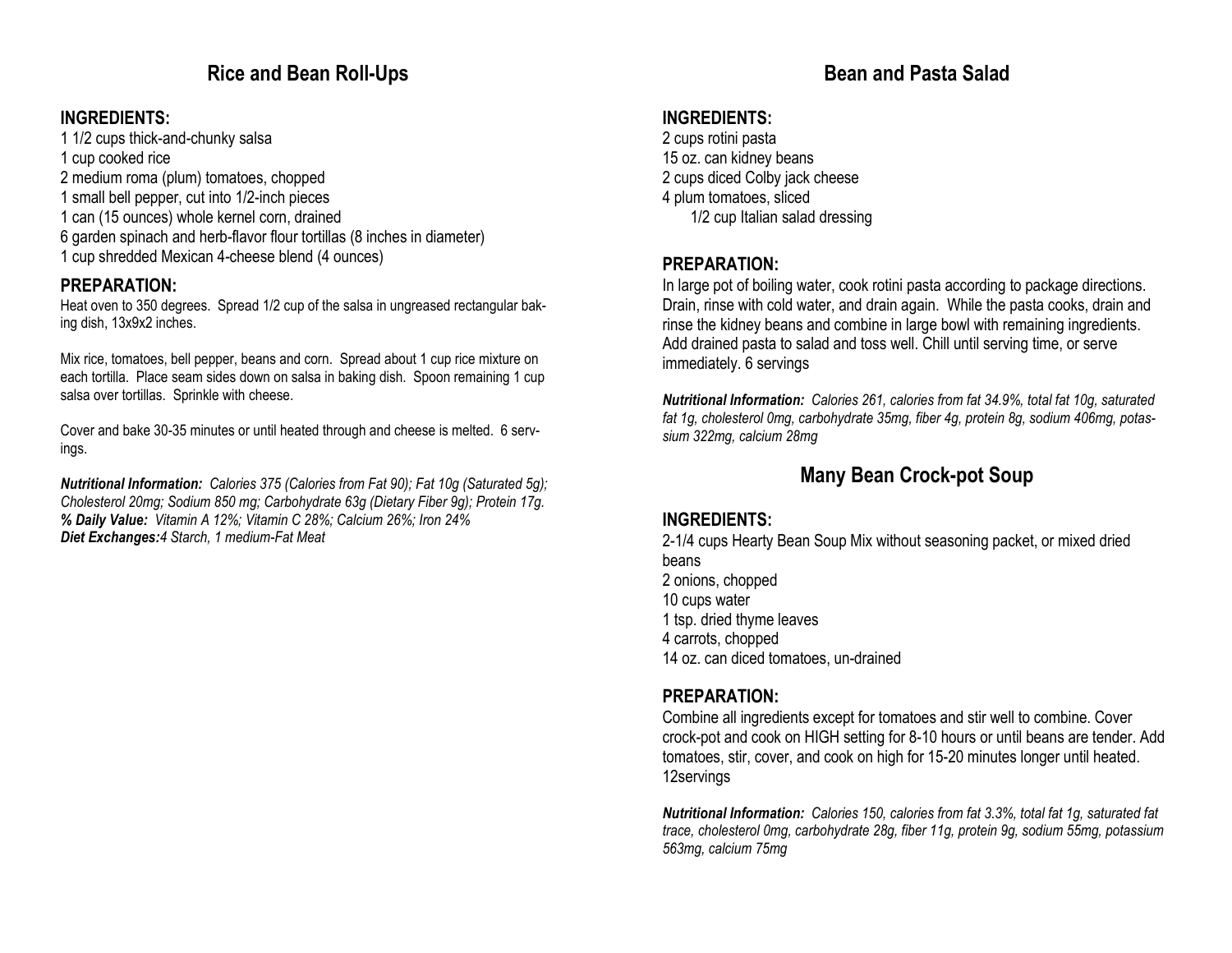#### INGREDIENTS:

 2-1/2 cups dried navy beans 3 quarts water 8 slices bacon 3 onions, chopped 2 cups diced, peeled potatoes 1 cup sliced carrots 28 oz. can tomato juice 2 tsp. salt 1/2 tsp. pepper 1 bay leaf

#### PREPARATION:

 Combine beans and 3 quarts water in large pot. Bring to a boil and boil for 2 minutes. Cover and let stand for 1 hour. Meanwhile, cook bacon until crisp in large stock pot. Remove bacon to paper towels to drain and crumble.

 Add chopped onions to bacon drippings. Cook and stir until onions are tender. Add partially cooked beans and cooking liquid. Cover and cook over low heat for 1 hour.

 Add remaining ingredients including reserved bacon pieces. Cover and simmer for 50-55 minutes, stirring occasionally, until beans are tender and soup is slightly thickened. Remove bay leaf before serving.

Crock-pot Directions:

Precook beans, bacon, and onion as directed above (this step is necessary because otherwise the beans would never get tender because of the acid in the tomatoes). Combine all ingredients in 4 quart crock-pot. Cover and cook 10-12 hours on low. Remove bay leaf before serving. 12 servings

Nutritional Information: Calories 216, calories from fat 11.1%, total fat 3g, saturated fat 1g, cholesterol 4mg, carbohydrate 37g, fiber 13g, protein 12g, sodium 681mg, potassium 875mg, calcium 91mg

#### INGREDIENTS:

2 cups dried yellow split peas 2 cups green dried split peas 2 cups dried lima beans 2 cups dried pinto beans 2 cups dried great northern beans 1 cup instant minced onions 1-1/2 tsp. ground cumin 1 tsp. dried marjoram leaves 1-1/2 tsp. garlic powder 1 tsp. onion salt 1/4 tsp. pepper

### PREPARATION:

 Combine all beans in a large jar with screw top lid. Place onions and remaining ingredients in a small plastic bag and place on top of beans in jar. Seal jar and store in cool dry place. Makes enough for 6 batches of soup.

## TO USE MIX:

8 cups water 1/6 Hearty Bean Soup Mix 1 cup chopped carrots 1 cup chopped celery 12 sun-dried tomatoes, chopped 1 ham bone

Combine water and soup mix in large stockpot. Bring to a boil over high heat and boil for 2 minutes. Remove from heat. Cover and let stand for 1 hour. Add remaining ingredients to soup. Heat to boiling. Then cover pan, reduce heat to low, and simmer soup for 2 hours or until beans are tender. Skim fat and remove ham bone. Remove meat from bone and return to soup. Heat until hot and serve. 6 servings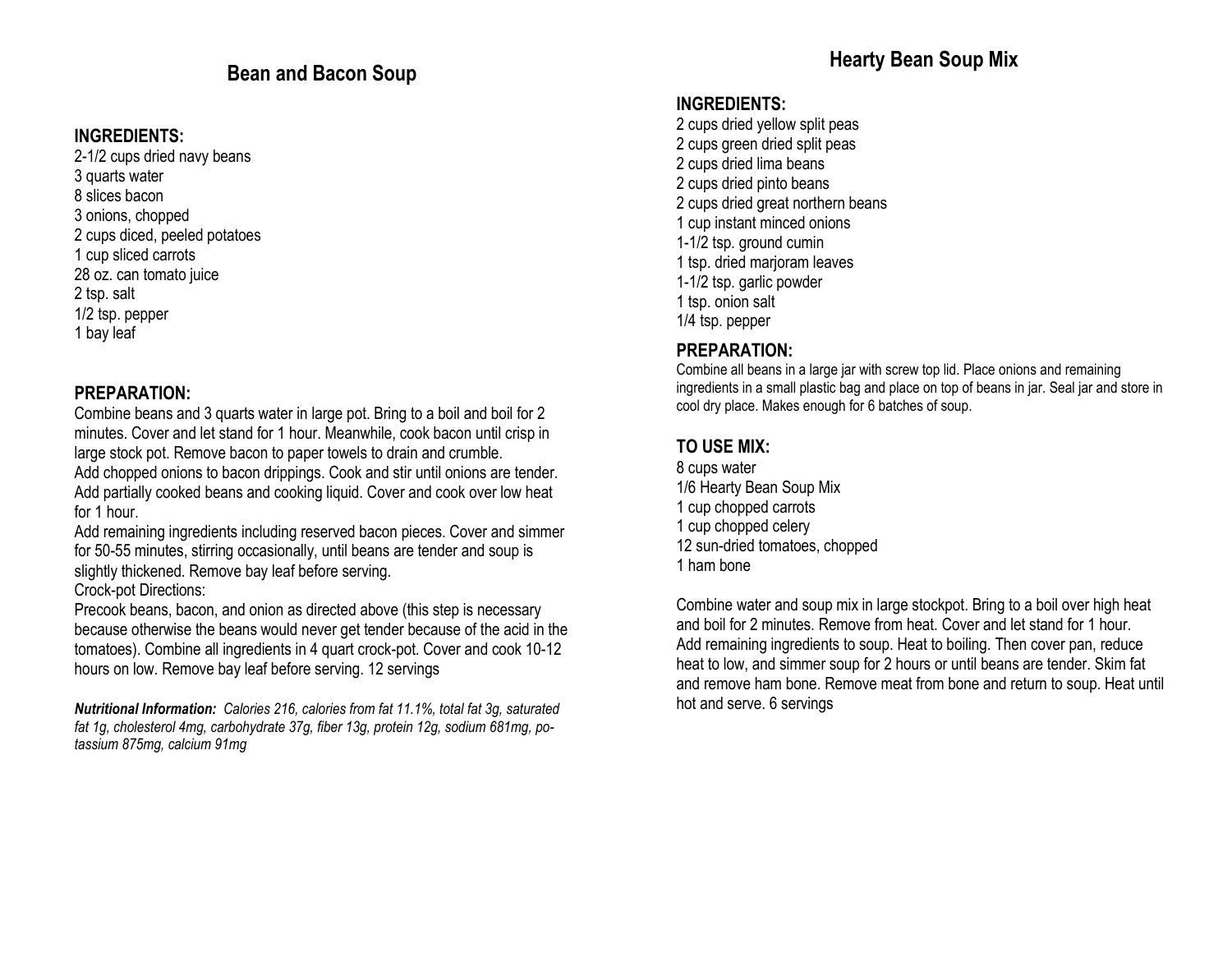# Chicken Corn and Black Bean Salad

## INGREDIENTS:

1/3 cup apricot preserves 3 Tbsp. lime juice 1 Tbsp. oil 1 tsp. chili powder 1/8 tsp. pepper 2 cups cubed cooked chicken 1 red bell pepper, chopped 2 cups frozen corn, thawed and drained 15-oz. can black beans, rinsed and drained lettuce leaves

### PREPARATION:

 In small bowl, combine preserves, lime juice, oil, chili powder and pepper and blend well with wire whisk to combine. Combine chicken, bell pepper, corn, and beans in large bowl and toss gently. Pour dressing over chicken mixture and toss gently to mix.

Serve salad on lettuce lined plates. 4 servings

# Crock-pot BBQ Pinto Beans

## INGREDIENTS:

- 1 lb. dried pinto beans 3 cups water 1 onion, chopped 18 oz. bottle barbecue sauce 1/4 cup molasses 1/4 tsp. pepper
- •

## PREPARATION:

 Sort beans, rinse and drain. Combine all ingredients in 3-4 quart crock-pot. Cover crock-pot and cook on low for 8-9 hours or until beans are tender. 6-8 servings

Nutritional Information: Calories 273, calories from fat 5.9%, total fat 2g, saturated fat trace, cholesterol 0mg, carbohydrate 52g, fiber 15g, protein 13g, sodium 532mg, potassium 1037mg, calcium 107mg

# Florentine Crab and Bean Soup

#### INGREDIENTS:

 2 (14 oz.) cans ready to serve vegetable broth 6 oz. pkg. Florentine Beans with Bow Ties OR 1-1/2 cups bow tie pasta 2 carrots, peeled and sliced 2 onions, chopped 2 cloves garlic, minced 14 oz. can diced tomatoes, un-drained 1/8 tsp. white pepper 6 oz. can crabmeat, drained 1/2 cup grated Parmesan cheese

### PREPARATION:

 Heat vegetable broth to a boil. Stir in package contents of the bean and pasta mix (or just pasta and your own seasonings, if using that), carrot, onion, garlic, un-drained tomatoes, and pepper. Return to a boil. Reduce heat to low; cover and simmer 10 minutes until pasta is tender. Gently stir in crabmeat and heat for another 5 minutes. Top each serving with Parmesan cheese. Serves 4

Nutritional Information: Calories 212, calories from fat 23.8%, total fat 6g, saturated fat 2g, cholesterol 42mg, carbohydrate 25g, fiber 4g, protein 16g, sodium 1142mg, potassium 652mg, calcium 219mg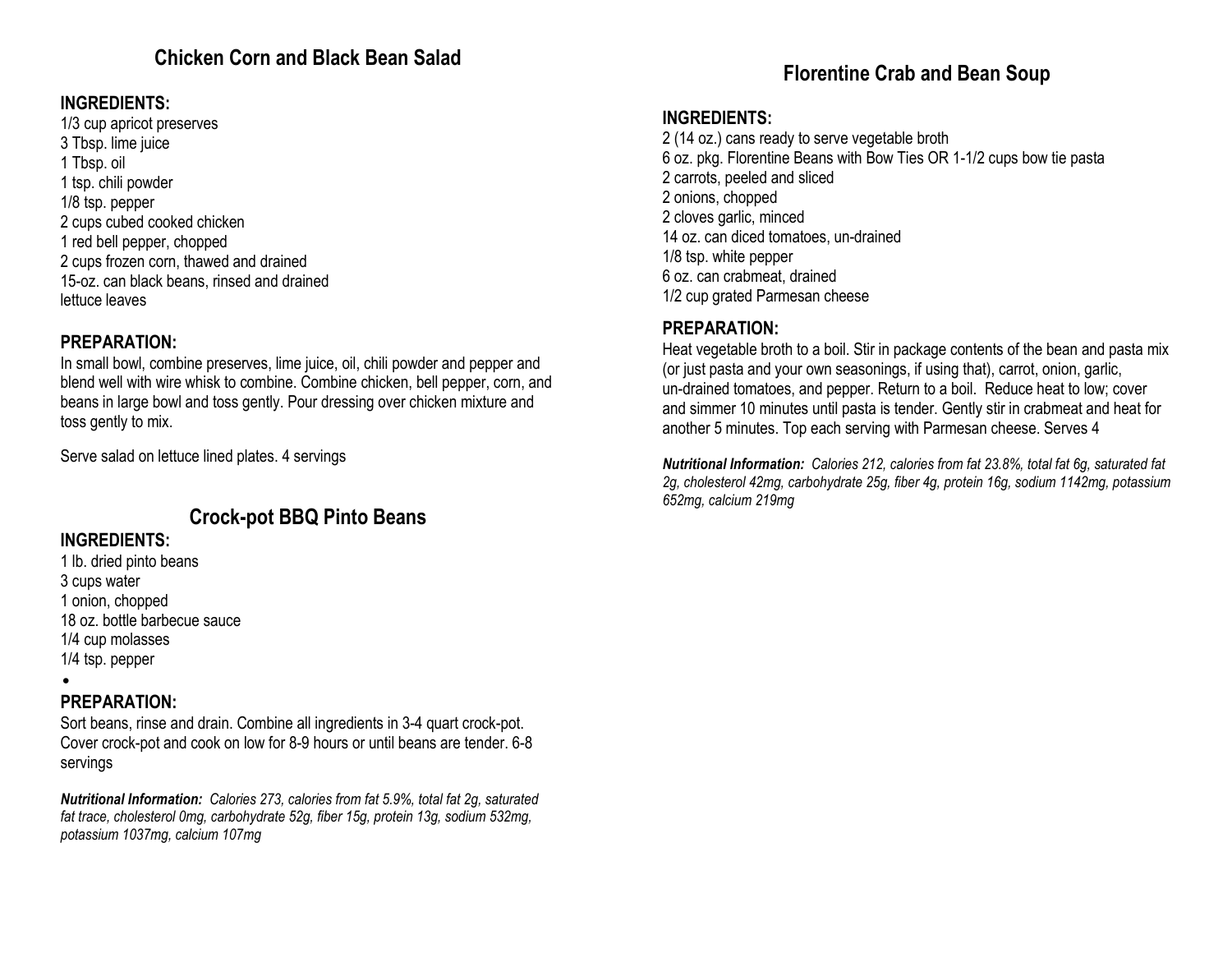# Tex Mex Black Bean Wraps

## INGREDIENTS:

1 (15 ounce) can black beans, rinsed

1/3 cup chunky salsa

1 green bell pepper, thinly sliced

- 1 tomato, thinly sliced
- 1 cup shredded Cheddar cheese
- 1/2 cup shredded Pepper Jack cheese
- 1 avocado
- 1/3 cup sour cream
- 1 teaspoon lemon juice
- 4 (8 inch) flour tortillas

# PREPARATION:

 In medium bowl, place black beans and mash with a fork. Leave some beans whole for a chunky texture. Add salsa and mix well. Prepare bell pepper, tomato, and cheeses.

In small bowl, mash avocado with sour cream and lemon juice.

 Spread bean mixture over tortillas and top with vegetables and cheeses. Place some avocado mixture over cheeses. Roll up sandwiches and serve.

Calories 512, calories from fat 46.2%, total fat 27g, cholesterol 38mg, carbohydrate 53g, fiber 6g, protein 17g, sodium 638mg, potassium 573mg, calcium 326mg

# Mango and Black Bean Salsa

# INGREDIENTS:

 15 oz. can black beans, rinsed and drained 11 oz. can corn with peppers, drained 15 oz. can mango slices, cubed 1/4 cup minced onion 1/4 cup oil and vinegar salad dressing

# PREPARATION:

 In medium bowl, combine all ingredients and toss to coat. Serve as an appetizer with crackers or tortilla chips, or as a side salad. Serves 4-6

Nutritional Information: Calories 222, calories from fat 35.6%, total fat 9g, saturated fat 1g, cholesterol 0mg, carbohydrate 29g, fiber 6g, protein 8g, sodium 598mg, potassium 136mg, calcium 6mg

# Marinated Green Bean Salad

## INGREDIENTS:

15 oz. can green beans, drained 15 oz. can peas, drained 15 oz. can corn, drained 4 oz. jar pimentos, drained 1 red onion, finely chopped 4 stalks celery, chopped 1 green bell pepper, chopped 1/2 cup vegetable oil 1 cup vinegar 1 cup sugar 2 Tbsp. water 1/8 tsp. pepper

## PREPARATION:

 Combine vegetables in a large bowl. In a small bowl, combine oil, vinegar, sugar, and water and mix well.. Pour over vegetables, and stir to coat. Cover salad and refrigerate for 4 hours or overnight before serving.

Nutritional Information: Calories: 310, Fat: 14 grams, Sodium: 450 mg, Carbohydrates: 45 grams

# Navy Bean and Spinach Salad

# INGREDIENTS:

2 cups dried yellow split peas 2 slices of bacon 1 can of seasoned tomatoes 1 can of nay beans

4 cups fresh spinach **Balsamic Vinaigrette Salad Dressing** 

# PREPARATION:

 In an electric skillet, cook 2 slices of bacon until crisp. Leave about one Tablespoon of the drippings in the pan and remove bacon for garnish. Drain tomatoes and navy beans and sauté in drippings until heated through. Add 3 cups of fresh spinach and heat until wilted. Break bacon into 1 inch pieces and add to the mixture. Divide remaining spinach into 4 bowls. Dress with Balsamic Vinaigrette Dressing and top with the hot bean mixture.

Nutritional Information: 119 calories, 2g fat, 3mg cholesterol, 19g carbohydrates, 5g dietary fiber, 8g protein, 478mg sodium, 420mg potassium, 67mg calcium, 2mg iron, 1mg zinc.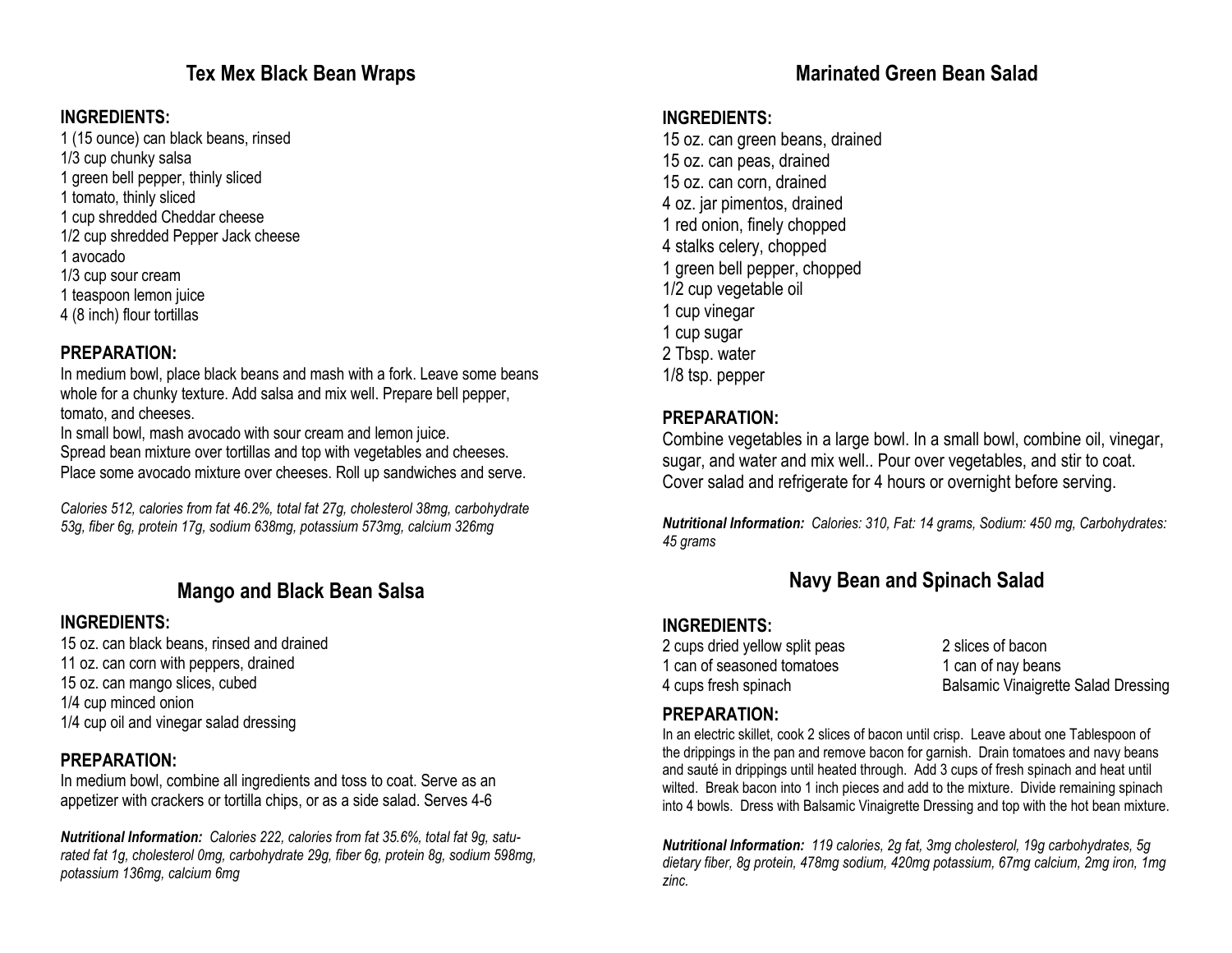# Slow Cooker Bean and Bacon Soup

### INGREDIENTS:

4 slices bacon

- 1-1/4 cups Hearty Bean Soup Mix or any combination of dried beans
- 1 onion , chopped
- 3 cups water
- 1 pkg. taco seasoning mix or 2 Tbsp. Homemade Taco Mix
- 2 (14 oz.) cans diced tomatoes, un-drained

# PREPARATION:

 Cook bacon until crisp, drain on paper towels, and crumble. In 3-4 quart crocpot, combine bacon with **Hearty Bean Soup Mix**, onion, water, and Taco Seasoning Mix and mix well to blend.

 Cover crock-pot and cook on low for 10-12 hours until beans are tender. Add tomatoes, stir well, and cook on low for 30-40 minutes longer until hot.

If you like, you can mash some of the beans for a thicker soup before adding the tomatoes. 6 servings

# Tomato Green Beans

## INGREDIENTS:

 1 lb. green beans, trimmed 1 pt. cherry tomatoes 1/2 cup chopped green onions 1/2 cup Italian salad dressing

## PREPARATION:

 Cut green beans in half. Cook in boiling salted water until tender, 6-8 minutes. Drain well and return to pan. Add remaining ingredients and toss over low heat for 1 minute. Serve immediately, or chill and serve over lettuce. 4 servings

Nutritional Information: Calories 188, calories from fat 65.4%, total fat 15g, saturated fat 2g, cholesterol 0mg, carbohydrates 14g, fiber 5g, protein 3g, sodium 246mg, potassium 414mg, calcium 52mg

# Red Bean and Rice Salad

### INGREDIENTS:

- 2 (15 oz.) cans red beans or kidney beans, rinsed and drained
- 2 cups cooked white rice 1 green bell pepper, chopped 1 yellow bell pepper, chopped 1 cup chopped peeled, seeded cucumber 1 cup chopped red onion 1 cup chopped celery 1/4 cup red wine vinegar 1/2 cup olive oil 2 cloves garlic, crushed 2 Tbsp. chopped parsley 1/2 tsp. salt 1 Tbsp. mustard 1/8 tsp. pepper 1/8 tsp. cayenne pepper

# PREPARATION:

 In large bowl, combine beans, rice, zucchini, cucumber, red onions, and celery and toss to coat. In small jar with screw top lid, combine remaining ingredients, cover jar, and shake well to blend. Pour over salad and mix.

Cover and refrigerate salad 2-4 hours to blend flavors. 6 servings

Nutritional Information: *Calories 475, calories from fat 35.2%, total fat 19g, saturated fat 3g, cholesterol 0mg, carbohydrate 61g, fiber 17g, protein 17g, sodium 245mg, potassium 1113mg, calcium 122mg*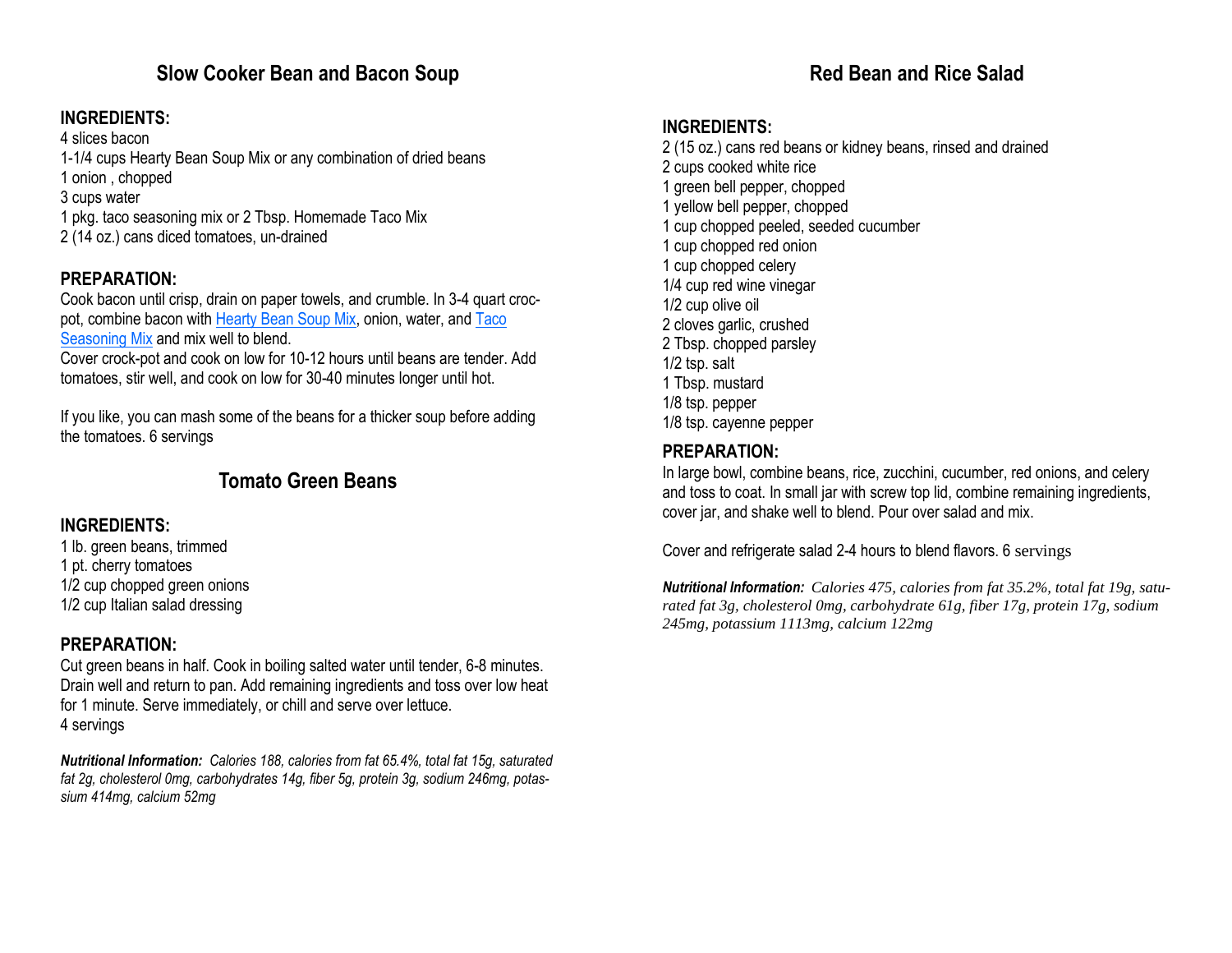# Barley Black Bean Salad

## INGREDIENTS:

- 1 cup medium barley 1/2 cup wild rice 15 oz. can black beans, rinsed and drained 2 cups sliced mushrooms 2 cups grape tomatoes 2 cups chopped cooked chicken 1/2 cup mayonnaise 1 cup plain yogurt 1/2 cup creamy honey mustard salad dressing 2 Tbsp. honey mustard
- 1/4 cup milk

### PREPARATION:

 Cook barley and wild rice as directed on packages. While they are cooking, combine mayonnaise, yogurt, salad dressing, mustard, and milk in large bowl and mix well. When the grains are tender, drain well and stir into the dressing mixture.

 Add remaining ingredients and stir gently to coat. Chill at least 2 hours before serving. 8 servings

Nutritional Information: Calories 434, calories from fat 48.1%, total fat 24g, saturated fat 5g, cholesterol 49mg, carbohydrate 41g, fiber 7g, protein 17g, sodium 434mg, potassium 375 mg, calcium 71mg

# White Bean Chicken Chili

#### INGREDIENTS:

 2 (15 oz.) cans great northern beans, rinsed and drained 2 cups cubed cooked chicken 1-1/2 cups chicken broth 4 oz. can chopped green chilies, drained 1/4 tsp. white pepper 1/4 tsp. salt 1/2 cup sour cream

#### PREPARATION:

 Place one can of drained beans in heavy saucepan and mash slightly. Add remaining ingredients except sour cream. Bring to a boil, then reduce heat, cover, and simmer soup for 15 minutes. Add sour cream, stir gently, and serve. 4 servings

Nutritional Information: Calories: 380, Fat: 12 grams, Carbohydrates: 32 grams, Sodium: 600 mg

# Updated Green Bean Casserole

#### INGREDIENTS:

 28 oz. pkg. frozen cut green beans 1 onion, chopped 1 cup roasted red bell pepper strips, chopped 1/4 tsp. salt 1/8 tsp. pepper 10 oz. container Alfredo cheese sauce 2.5 oz. can French fried onions

### PREPARATION:

 Combine all ingredients except half of the French fried onions in a 4-6 quart slow cooker. Cover crock-pot and cook on high for 3-4 hours, stirring after 1 hour. Just before serving, heat remaining French fried onions in a small skillet over medium heat for 2-3 minutes, stirring constantly. Stir casserole and sprinkle with heated onions. 10 1/2 cup servings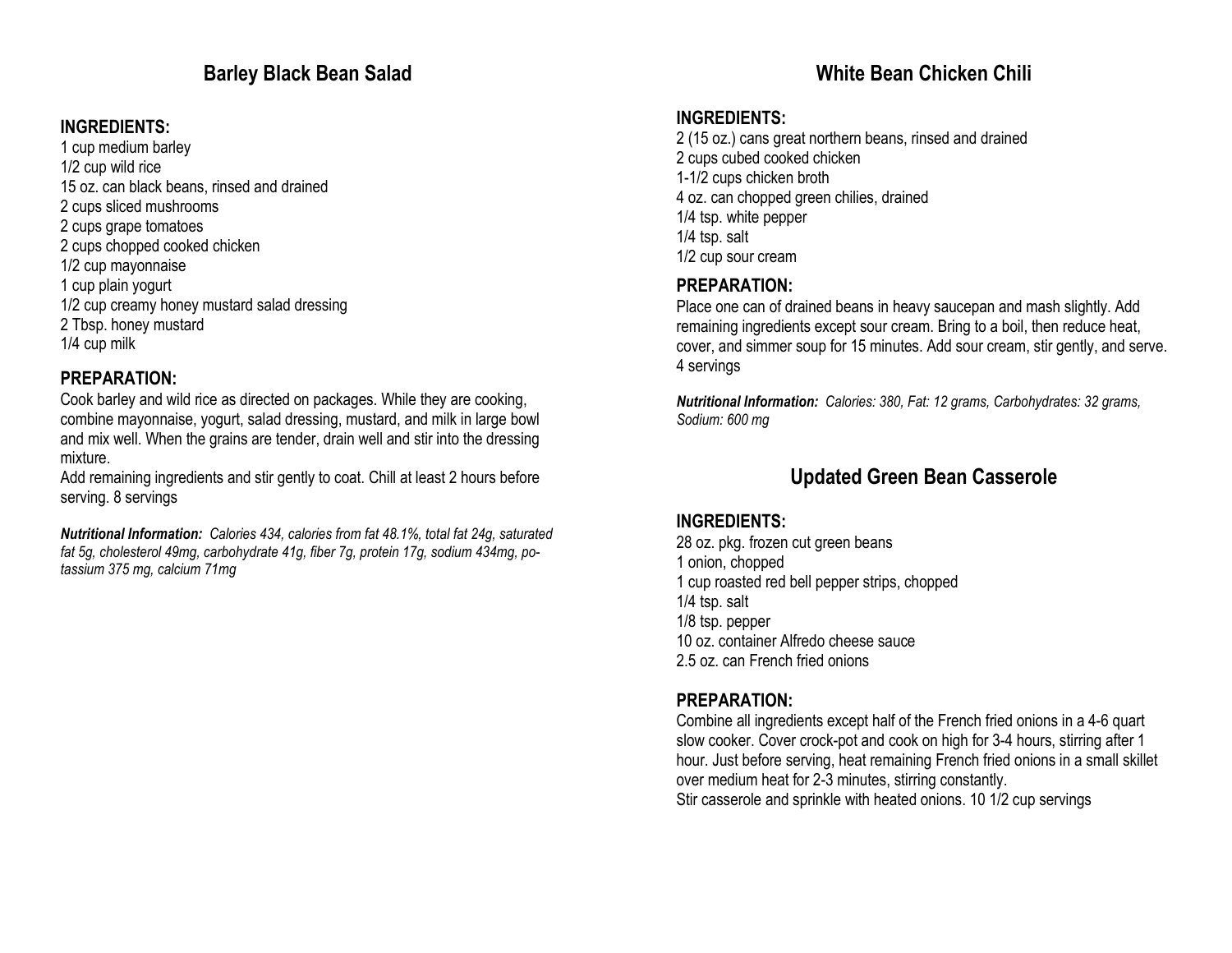# Crock-pot Black Bean Chili

#### INGREDIENTS:

2 cups water 1 cup apple juice 1 cup vegetable broth 1/2 tsp. dried oregano leaves 1/2 tsp. dried thyme leaves 3 Tbsp. tomato paste 1 tsp. ground cumin 1/8 tsp. cayenne pepper 1/8 tsp. white pepper 2 onions, chopped 3 cloves garlic, minced 2 (4 oz.) cans chopped green chilies, drained 2 (15 oz.) cans black beans, rinsed and drained 2 red bell peppers, chopped 1/4 cup chopped fresh cilantro 1-1/2 cups shredded Cheddar cheese

#### PREPARATION:

 Combine all ingredients except cilantro and cheese in 3-4 quart slow cooker. Cover and cook on low for 8 hours. Stir in cilantro just before serving. Serve with Cheddar cheese for topping. 6 servings

# Bean and Tuna Salad

#### INGREDIENTS:

 2 (15 oz.) cans cannellini beans, rinsed and drained 1 red onion, chopped 1 yellow summer squash, chopped 1 red bell pepper, chopped 1/3 cup olive oil 3 Tbsp. red wine vinegar 1/4 tsp. salt 1 Tbsp. Dijon mustard dash pepper 6 oz. can solid white tuna, drained Lettuce

#### PREPARATION:

 In large bowl, combine beans, onion, squash, and bell pepper and mix to coat. In small bowl, combine oil, vinegar, salt, mustard, and pepper and whisk to blend. Pour over bean mixture, cover, and chill for 1-2 hours, stirring occasionally.

 Transfer to lettuce lined serving platter, using a slotted spoon. Place tuna chunks over salad and serve. 6 servings

Nutritional Information: Calories 161, calories from fat 68.2%, total fat 12g, saturated fat 2g, cholesterol 9mg, carbohydrate 5g, fiber 1g, protein 8g, sodium 218mg, potassium 201mg, calcium 18mg